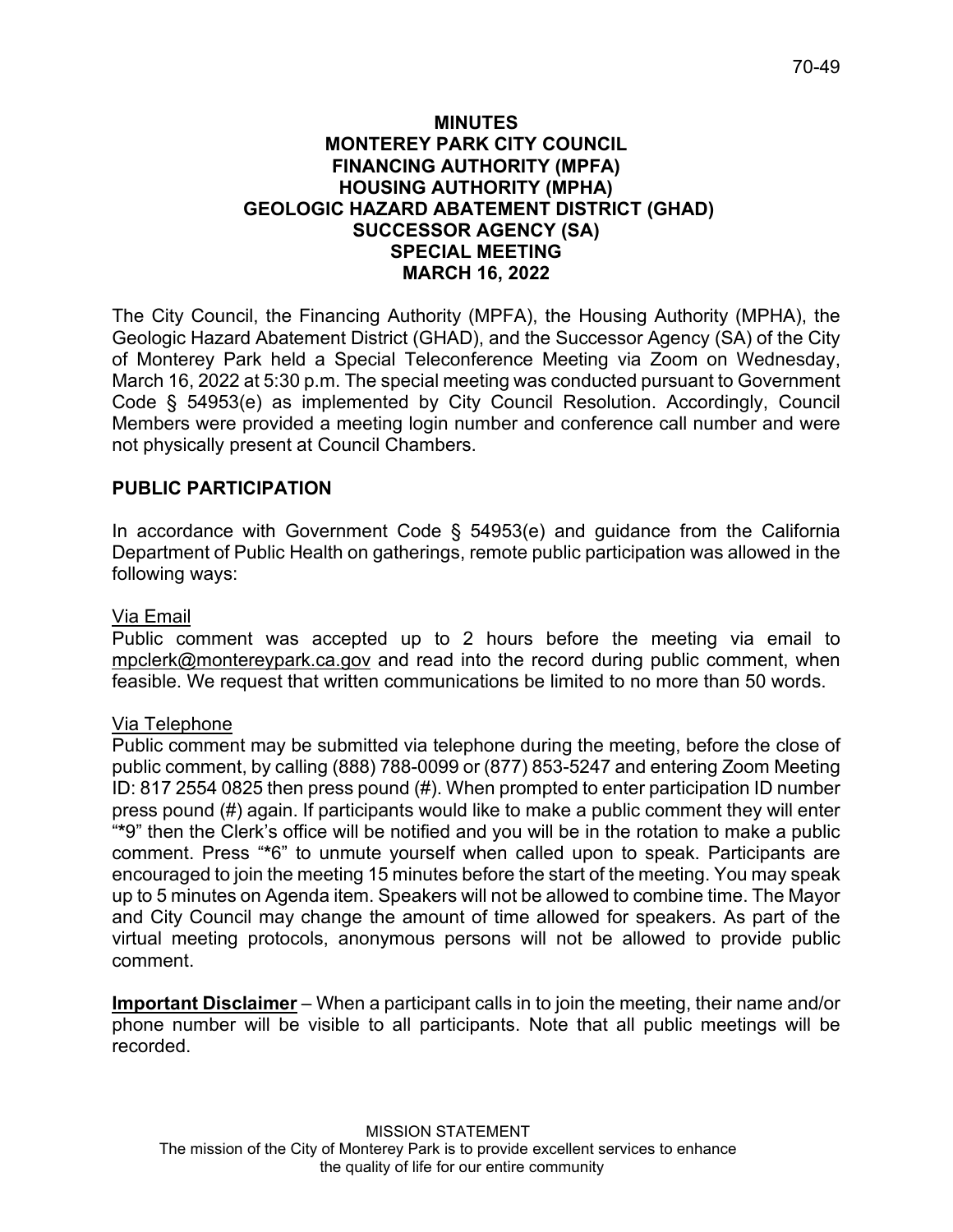## **CALL TO ORDER:**

Mayor Lo called the meeting to order at 5:31 p.m.

### **ROLL CALL:**

Deputy City Clerk Cindy Trang called the roll:

Council Members Present: Peter Chan, Hans Liang, Henry Lo, Fred Sornoso, Yvonne Yiu Council Members Absent: None

**ALSO PRESENT:** City Manager Ron Bow, City Attorney Karl Berger, Assistant City Manager Inez Alvarez, Director of Management Services Martha Garcia, Economic Development Manager Joseph Torres, Deputy City Clerk Cindy Trang

#### **PUBLIC COMMUNICATIONS**

Pursuant to Government Code Section 54954.3(a), the public may address the City Council only on matters listed on the Agenda. Those wishing to speak on an agenda item must utilize one of the methods listed above. No other public comment will be accepted. Attempts to provide comment at times not designated on the agenda may result in the City dropping you from the meeting.

### **ORAL AND WRITTEN COMMUNICATIONS**

**1. OPEN SESSION**

## **1A. PRESENTATION REGARDING CITY COUNCIL CONSIDERATION OF POTENTIAL TO LEASE/SELL PROPERTY**

#### Public Speakers

- Martin Howard, Chief Executive Officer of Howard CDM, was present and available for questions.
- Jennifer Le, Head of Marketing & Business Development at Howard CDM, was present and available for questions.
- Linda Tang asked City staff and Council for clarification on the sites being used for the SteelCraft Development Project

**Action Taken:** The City Council by consensus, received and filed a presentation provided by the City Manager & Economic Development Manager regarding a potential lease for a development project on property owned by the City in the Downtown Business Improvement District.

# **1B. APPOINTMENT OF REAL PROPERTY NEGOTIATORS**